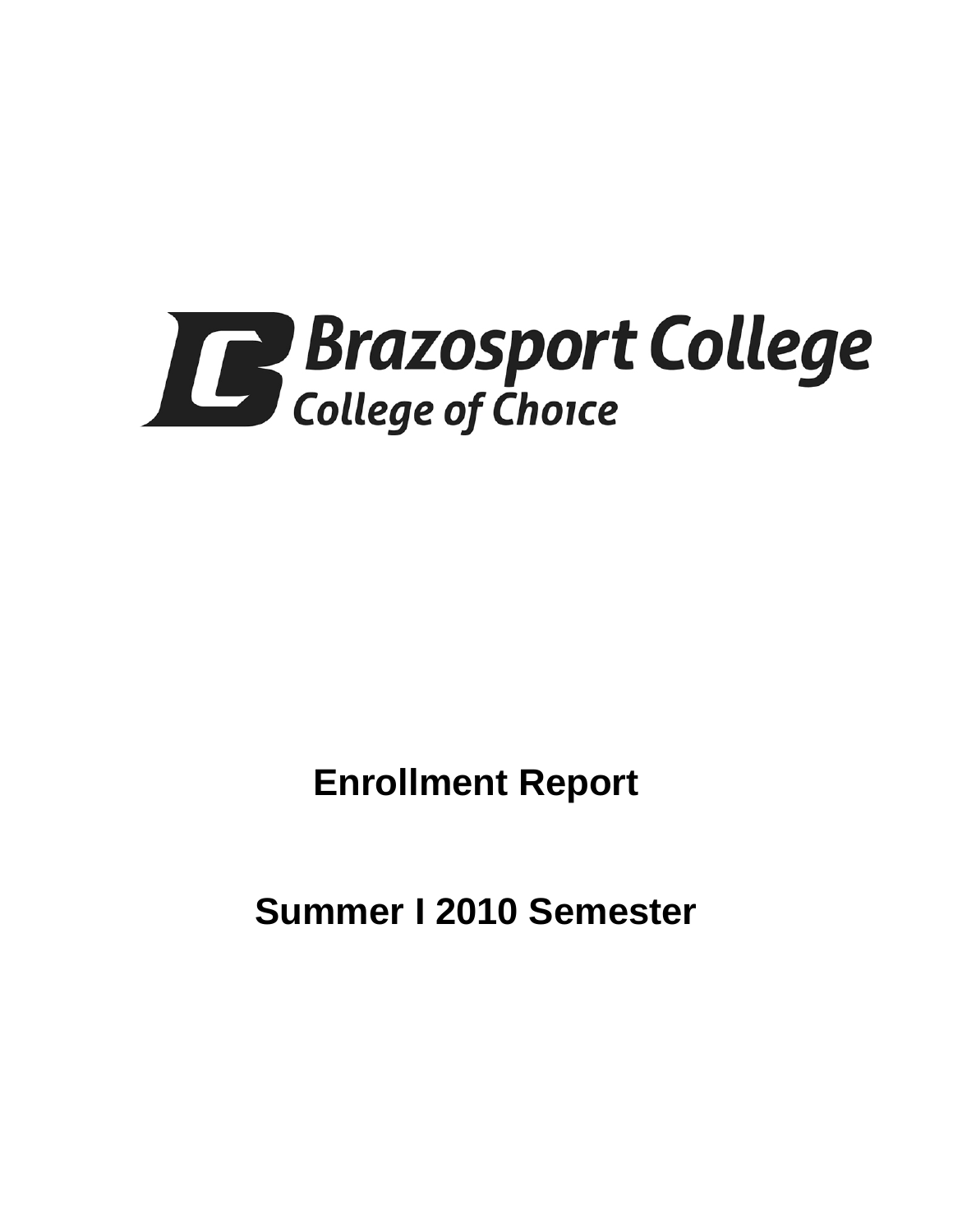# **Semester Report – Summer I 2010 Table of Contents**

| Table 12A Enrollment by Department/Technical Program Page 6 |
|-------------------------------------------------------------|
| Table 12B Enrollment by Department/Academic Program Page 7  |
| Table 12C Enrollment by Undecided Academic Major Page 7     |
|                                                             |
|                                                             |
| Table 15 Graduates Attending Brazosport College  Page 8     |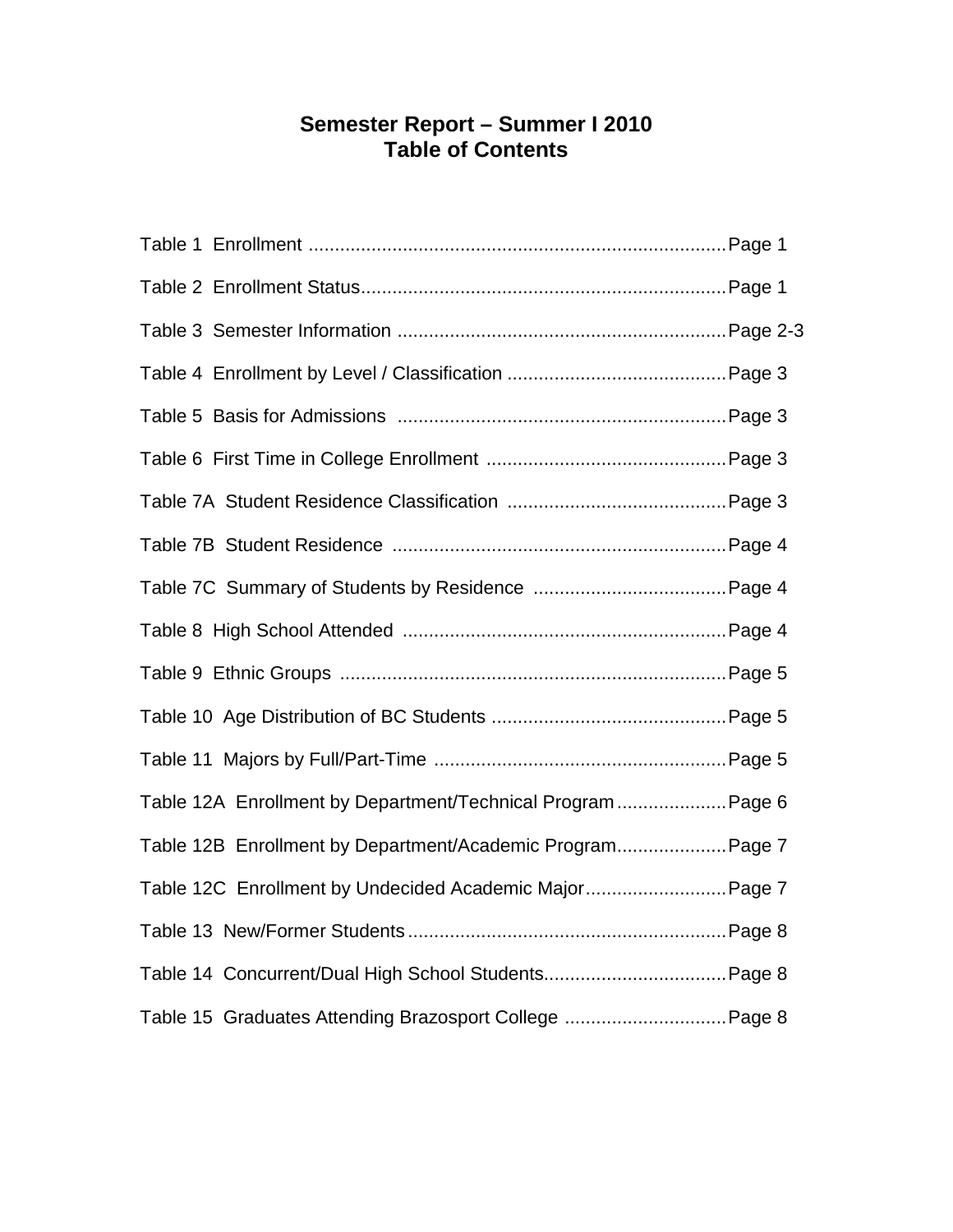# **Semester Report Summer I 2010**

#### **Table 1 Enrollment**

| <b>Credit Program</b>          |       |  |
|--------------------------------|-------|--|
| Campus - Regular Students      | 2.090 |  |
| Flexible Entry (24 Duplicated) | 94    |  |
| Total Enrolled (Unduplicated)  | 2.160 |  |

# **Non-Credit Program**

| Total Enrolled (From 5/01/10 through 7/05/10) |  |
|-----------------------------------------------|--|
|                                               |  |

## **Total Headcount**

| Credit Program     | 2.090     |
|--------------------|-----------|
| Non-credit Program | 78!<br>4, |
| <b>Grand Total</b> | 2,568     |

#### **Full-time Student Equivalent**

| estudent equivalent<br>Full-time                                     | ےت |  |
|----------------------------------------------------------------------|----|--|
| .184) bv 12<br>7 4 A<br>I by dividing total credit hours ('<br>Founa |    |  |

ound by dividing total credit hours (11,184) by<sup>1</sup>

| Table 2 |                                              |  |
|---------|----------------------------------------------|--|
|         | <b>Enrollment Status Part-Time/Full-Time</b> |  |
|         |                                              |  |

|              | <b>Full-Time</b> | Part-Time* | Total |
|--------------|------------------|------------|-------|
| Male         | 408              | 488        | 896   |
| Female       | 559              | 635        | 1,194 |
| Total<br>___ | 967              | 122<br>ن ۱ | 2,090 |

\*Part-Time – Less than 12 Semester hours in semester.

# **Enrollment Status Day Student/Night Student**

| Day          | 891   |
|--------------|-------|
| Night        | 897   |
| <b>Both</b>  | 302   |
| <b>Total</b> | 2,090 |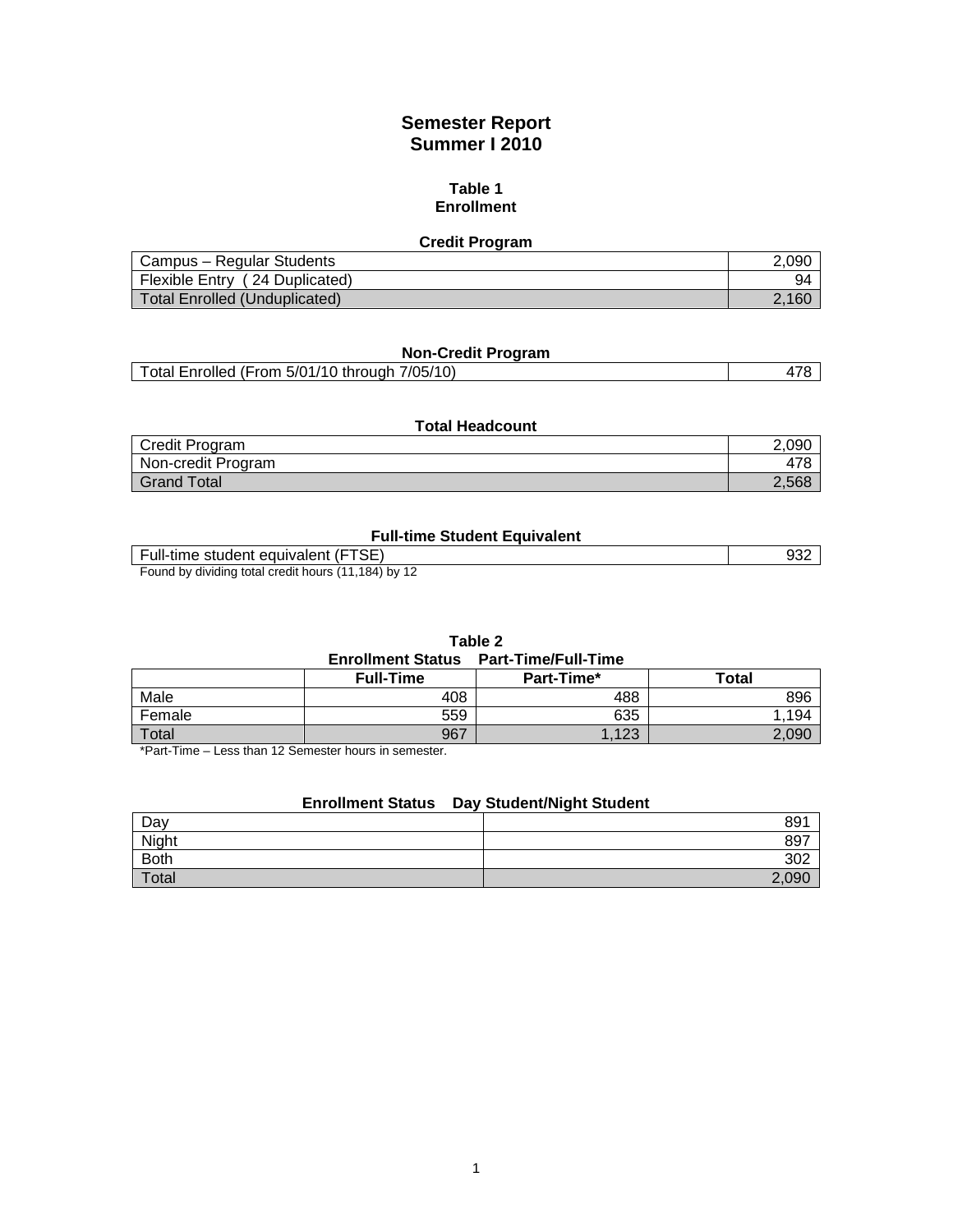## **Table 3 Semester Information**

| <b>Headcount</b>                                                  |    |       |       |  |  |
|-------------------------------------------------------------------|----|-------|-------|--|--|
| <b>Flexible Entry</b><br>Total<br><b>State Reports</b><br>Regular |    |       |       |  |  |
| 2.090                                                             | 94 | 2.184 | 2.184 |  |  |

#### **Semester Credit Hours**

|                       | <b>Vocational-</b><br><b>Technical</b> | Academic | <b>BAT</b> | <b>Totals</b> |
|-----------------------|----------------------------------------|----------|------------|---------------|
| Regular               | 2,423                                  | 8,310    | 280        | 11,013        |
| <b>Flexible Entry</b> | 11                                     | 160      | 0          | 171           |
| Total                 | 2,434                                  | 8,470    | 280        | 11,184        |
|                       |                                        |          |            |               |
| In-District           | 2,127                                  | 6,177    | 21         | 8,325         |
| Out-of-District       | 307                                    | 2,293    | 259        | 2,859         |
| <b>Totals</b>         | 2,434                                  | 8,470    | 280        | 11,184        |

Note: In/Out-of-District status is determined by where a course is taught.

#### **Semester Contact Hours**

| <b>Vocational-</b><br><b>Technical</b> | Academic                                                                          | <b>BAT</b> | <b>Totals</b> |
|----------------------------------------|-----------------------------------------------------------------------------------|------------|---------------|
| 65,344                                 | 148,332                                                                           | 4,480      | 218,156       |
| 272.                                   | 2,964                                                                             | 0          | 3,236         |
| 65,616                                 | 151,296                                                                           | 4,480      | 221,392       |
|                                        |                                                                                   |            |               |
| 59,648                                 | 113,344                                                                           | 336        | 173,328       |
| 5,968                                  | 37,952                                                                            | 4.144      | 48,064        |
| 65,616                                 | 151,296                                                                           | 4,480      | 221,392       |
|                                        | Note: $\ln/\sqrt{u}$ of District status is determined by where a course is taught |            |               |

Note: In/Out-of-District status is determined by where a course is taught.

#### **Semester Credit Hours By Student Tuition Residency Code**

| ****************************<br>-----                        |                    |            |               |  |  |
|--------------------------------------------------------------|--------------------|------------|---------------|--|--|
|                                                              | <b>Vocational-</b> | Academic - |               |  |  |
|                                                              | <b>Technical</b>   | <b>BAT</b> | <b>Totals</b> |  |  |
| In-District                                                  | 1,341              | 5,578      | 6,920         |  |  |
| Out-of-District                                              | 1,093              | 3,172      | 4,264         |  |  |
| Totals                                                       | 2,434              | 8,750      | 11,184        |  |  |
| Alata: DAT barrea and bodied and be Alandamia and dit barrea |                    |            |               |  |  |

Note: BAT hours are included in Academic credit hours.

#### **Semester Contact Hours By Student Tuition Residency Code**

|                 | <b>Vocational-</b><br><b>Technical</b> | Academic -<br><b>BAT</b> | <b>Totals</b> |
|-----------------|----------------------------------------|--------------------------|---------------|
| In-District     | 35.886                                 | 98.480                   | 134.366       |
| Out-of-District | 29.730                                 | 57,296                   | 87.026        |
| <b>Totals</b>   | 65,616                                 | 155,776                  | 221,392       |

Note: BAT hours are included in Academic contact hours.

# **Distance Learning**

| <b>Semester Contact Hours</b> |             |  |
|-------------------------------|-------------|--|
| Internet                      | -42.<br>ാ⊿∠ |  |
| <b>VCT</b>                    | 2,016       |  |
| <b>Total</b>                  | 44,960      |  |

Note: These contact hour totals are included in semester contact hours.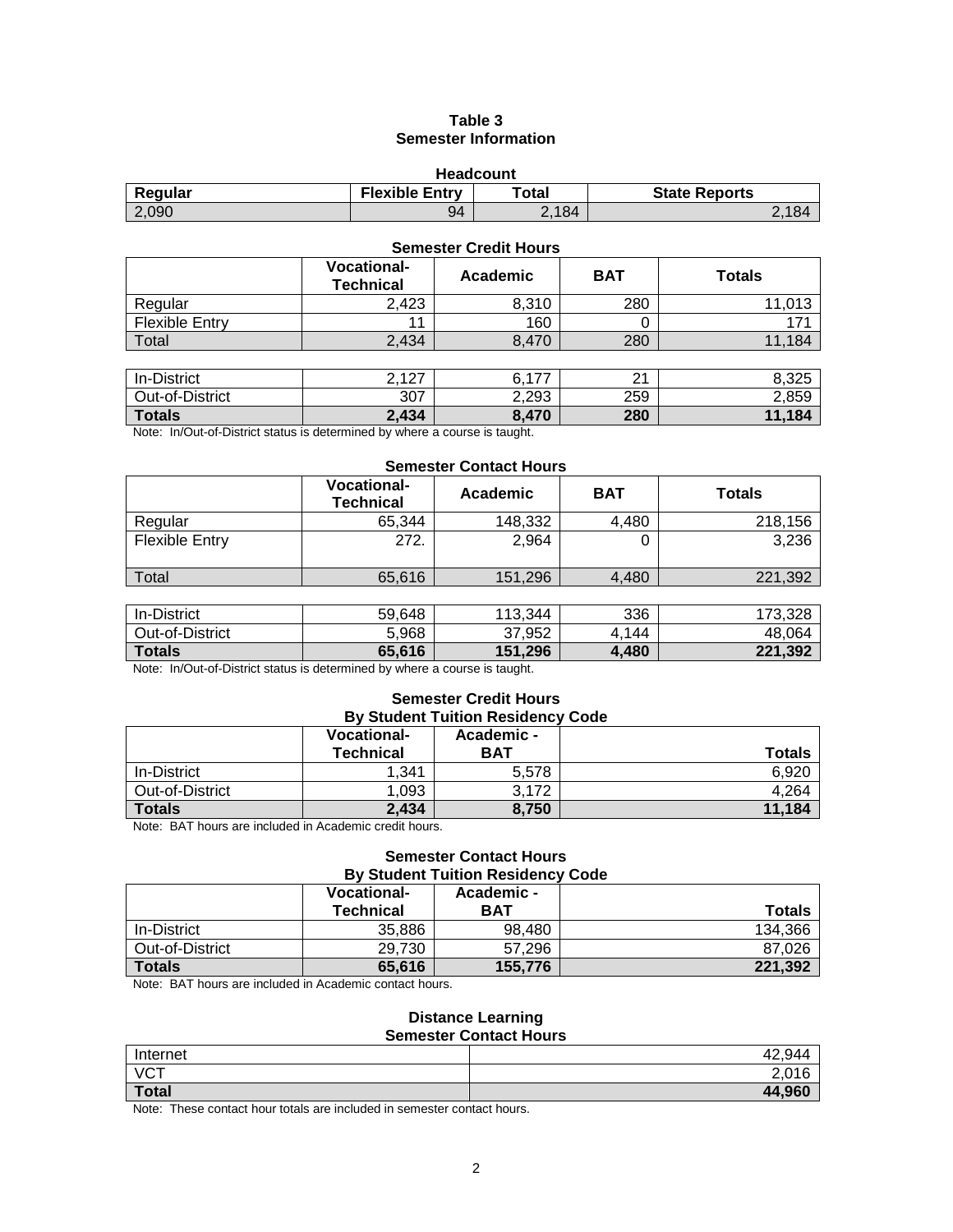## **Table 3 Semester Information Contact hours** *NOT* **funded**

| <u> Julius Hudi Jivi Hilucu</u>   |     |  |
|-----------------------------------|-----|--|
| Developmental Hours               | 260 |  |
| Academic Hours (Three-peat rule)  |     |  |
| Technical Hours (Three-peat rule) | 272 |  |
| Total                             |     |  |

| <b>Enrollment by Level / Classification</b> |     |       |       |       |  |
|---------------------------------------------|-----|-------|-------|-------|--|
| Male<br>Total<br>%<br><b>Female</b>         |     |       |       |       |  |
| Freshman: First Yr (less than 24 hours)     | 526 | 685   | 1.211 | 57.9  |  |
| Sophomore: Second Yr (24-59 hours)          | 253 | 367   | 620   | 29.7  |  |
| Unclassified (60 or more hours)             | 117 | 142   | 259   | 12.4  |  |
| Total                                       | 896 | 1.194 | 2.090 | 100.0 |  |

**Table 4**

| Table 5<br><b>Basis for Admissions for Student Body</b> |       |       |  |
|---------------------------------------------------------|-------|-------|--|
|                                                         | No.   | %     |  |
| <b>High School Graduate</b>                             | 83    | 4.0   |  |
| <b>Individual Approval</b>                              | 177   | 8.5   |  |
| G.E.D.                                                  | 18    | 0.9   |  |
| <b>Former Student</b>                                   | 1,739 | 83.1  |  |
| <b>College Transfer</b>                                 | 73    | 3.5   |  |
| Total                                                   | 2.090 | 100.C |  |

**Table 6 First Time in College Enrollment**

|        | No. | %    |
|--------|-----|------|
| Male   | 181 | 40., |
| Female | 215 | 54.3 |
| Total  | 396 |      |

# **Table 7A Student Residence Classification**

|                    | No.   | %     |
|--------------------|-------|-------|
| <b>In-District</b> | 1,292 | 61.8  |
| Out-of-District    | 779   | 37.3  |
| Out-of-State       | 13    | 0.6   |
| Foreign            |       | 0.3   |
| Total              | 2,090 | 100.0 |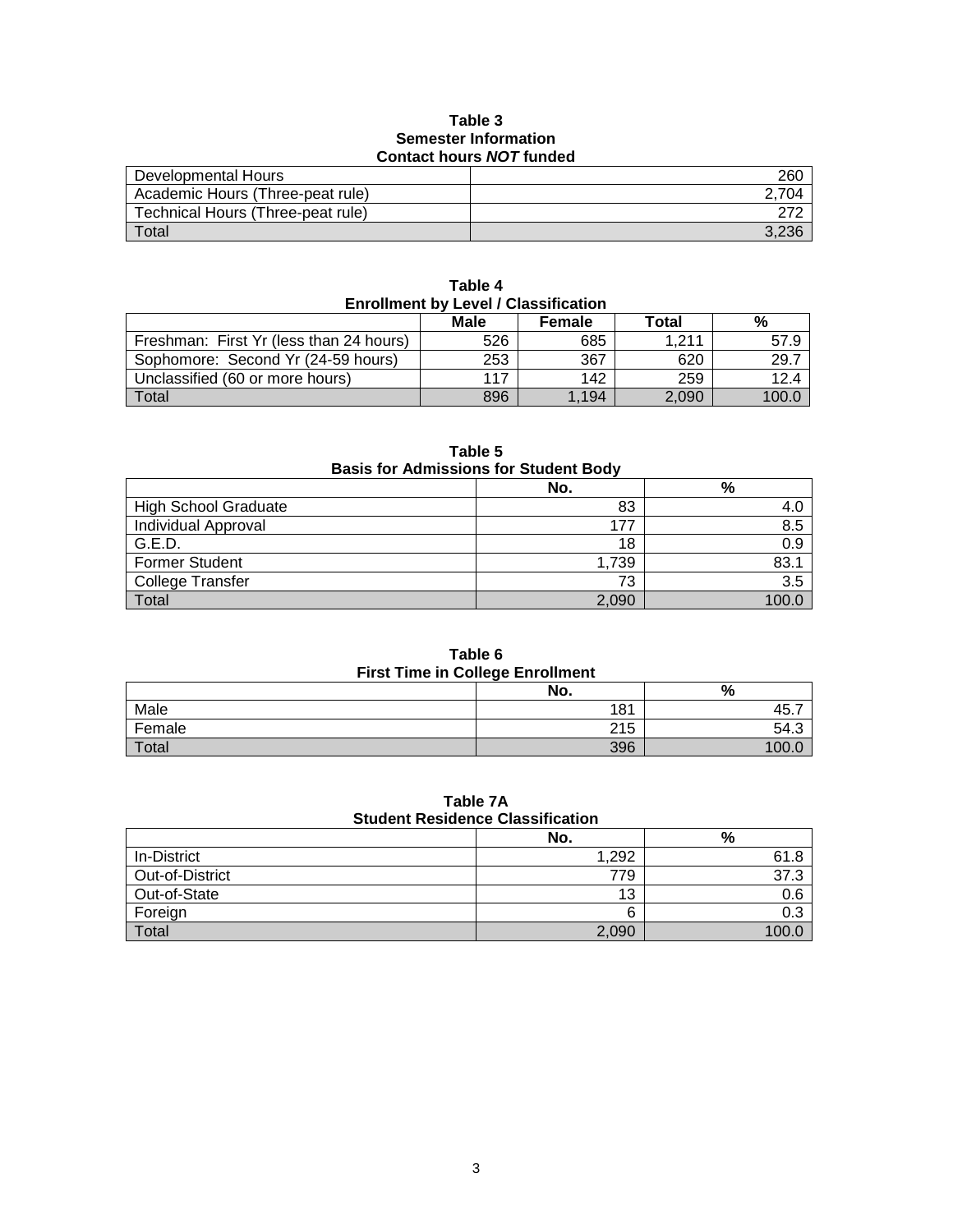#### **Table 7B Student Residence**

| City                   | No.   | $\%$  |
|------------------------|-------|-------|
| Angleton               | 357   | 17.1  |
| <b>Brazoria</b>        | 144   | 6.9   |
| Clute                  | 311   | 14.9  |
| Danbury                | 11    | 0.5   |
| Freeport               | 229   | 11.0  |
| Lake Jackson           | 767   | 36.7  |
| Sweeny                 | 75    | 3.6   |
| West Columbia          | 77    | 3.7   |
| <b>Other Residence</b> | 119   | 5.7   |
| <b>Total Students</b>  | 2,090 | 100.0 |

**Table 7C Summary of Students by Residence**

| <b>Residence</b>        | No.   | ℅      | <b>Residence</b> | No. | %    |
|-------------------------|-------|--------|------------------|-----|------|
| <b>Andrews County</b>   |       | .05%   | Alabama          |     | .05% |
| <b>Bexar County</b>     | 2     | .10%   | Arizona          |     | .05% |
| <b>Brazoria County</b>  | 2,002 | 95.79% | California       | 1   | .05% |
| <b>Comal County</b>     |       | .05%   | Florida          | 3   | .14% |
| Fort Bend County        | 6     | .29%   | lowa             | 1   | .05% |
| <b>Galveston County</b> | 5     | .24%   | Kansas           | 2   | .10% |
| <b>Harris County</b>    | 6     | .29%   | <b>New York</b>  |     | .05% |
| Matagorda County        | 45    | 2.15%  | Ohio             |     | .05% |
| <b>Tarrant County</b>   | 1     | .05%   | Oklahoma         |     | .05% |
| <b>Upton County</b>     |       | .05%   | Tennessee        |     | .05% |
| <b>Wharton County</b>   |       | .05%   |                  |     |      |
|                         |       |        | <b>Brazil</b>    |     | .05% |
|                         |       |        | Denmark          |     | .05% |
|                         |       |        | Kenya            |     | .05% |

Includes students that pay C & D coded tuition.

| Table 8 |                      |
|---------|----------------------|
|         | High School Attended |

Mexico 2 .10% Zambia 1 .05% **Total 2,090 100.00%**

| <b>THAN DATA LIGHT</b> |       |       |  |
|------------------------|-------|-------|--|
| <b>School</b>          | No.   | %     |  |
| Angleton               | 306   | 14.6  |  |
| <b>Brazosport</b>      | 221   | 10.6  |  |
| Brazoswood             | 697   | 33.3  |  |
| Columbia               | 173   | 8.3   |  |
| Danbury                | 8     | 0.4   |  |
| Sweeny                 | 108   | 5.2   |  |
| Other Schools          | 379   | 18.1  |  |
| No School Assigned     | 198   | 9.5   |  |
| <b>Total Students</b>  | 2,090 | 100.0 |  |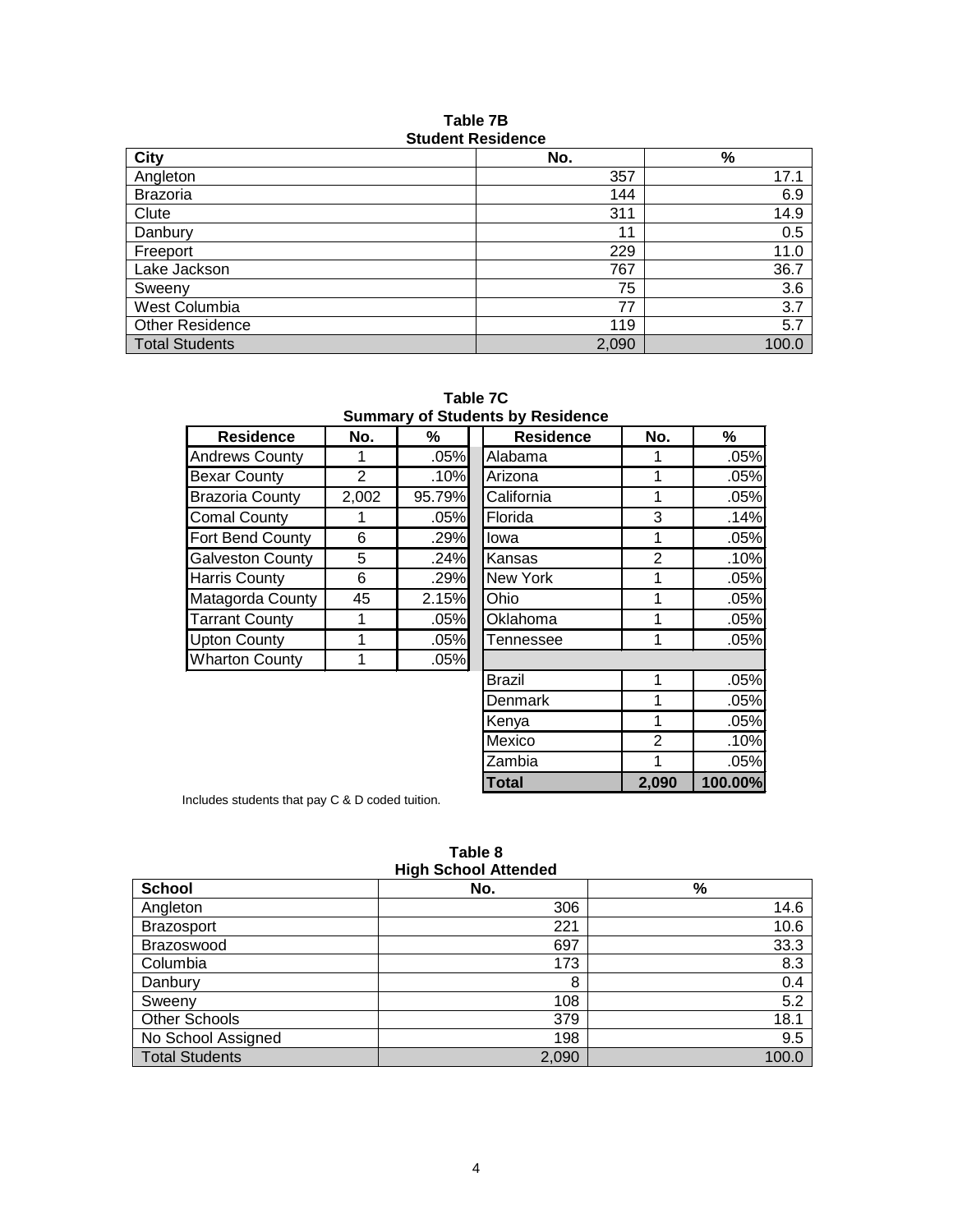#### **Table 9 Ethnic Groups**

| Lunno Oroups             |       |       |  |
|--------------------------|-------|-------|--|
| <b>Ethnic Groups</b>     | No.   | %     |  |
| White                    | 1,267 | 60.6  |  |
| <b>Black</b>             | 184   | 8.8   |  |
| Hispanic                 | 596   | 28.5  |  |
| Asian, Hawaiian          | 32    | 1.5   |  |
| Native American, Alaskan | 6     | 0.3   |  |
| International            | 5     | 0.2   |  |
| <b>Others</b>            |       | 0.0   |  |
| Total                    | 2,090 | 100.0 |  |

**Table 10 Age Distribution of BC Students**

| <b>Ago Distribution of Do Otagonto</b> |       |       |  |  |
|----------------------------------------|-------|-------|--|--|
| Age                                    | No.   | %     |  |  |
| Under 18                               | 319   | 15.3  |  |  |
| 18-21                                  | 819   | 39.2  |  |  |
| $22 - 25$                              | 291   | 13.9  |  |  |
| $26 - 29$                              | 212   | 10.1  |  |  |
| $30 - 37$                              | 218   | 10.4  |  |  |
| 38 and above                           | 231   | 11.1  |  |  |
| Total                                  | 2,090 | 100.0 |  |  |
| - - -<br>$\sim$ $\sim$                 |       |       |  |  |

Average Age = 24.6 Median Age  $= 21.0$ 

## **Table 11 Majors by Full/Part-Time**

#### **Academic**

|       | No. | $\Omega$<br>70 |
|-------|-----|----------------|
| Full  | 292 | . –<br>▵       |
| Part  | 324 | rο.<br>ວ∠.c    |
| Total | 616 |                |

# **Vocational - Technical**

|       | No. | $\mathbf{0}$<br>70 |
|-------|-----|--------------------|
| Full  | 268 | r o<br>◠           |
| Part  | 240 | . –<br>71 .Z       |
| Total | 508 |                    |

#### **Undecided – Academic**

| .     |             |                     |  |
|-------|-------------|---------------------|--|
|       | No.         | $\mathbf{0}$<br>70  |  |
| Full  | 350         | $\ddot{\,}$<br>40.U |  |
| Part  | 507<br>، ےں | 60.C                |  |
| Total | 878         |                     |  |

Note: The large number of part-time Undecided - Academic majors is due to concurrent / dual credit students.

# **Bachelor's in Applied Technology**

|                    | No.         | %     |
|--------------------|-------------|-------|
| Full               | 57          | 67.8  |
| Part               | $\sim$<br>ັ | 35.2  |
| Total              | 88          | 100.0 |
| <b>Grand Total</b> | 2,090       | 100.0 |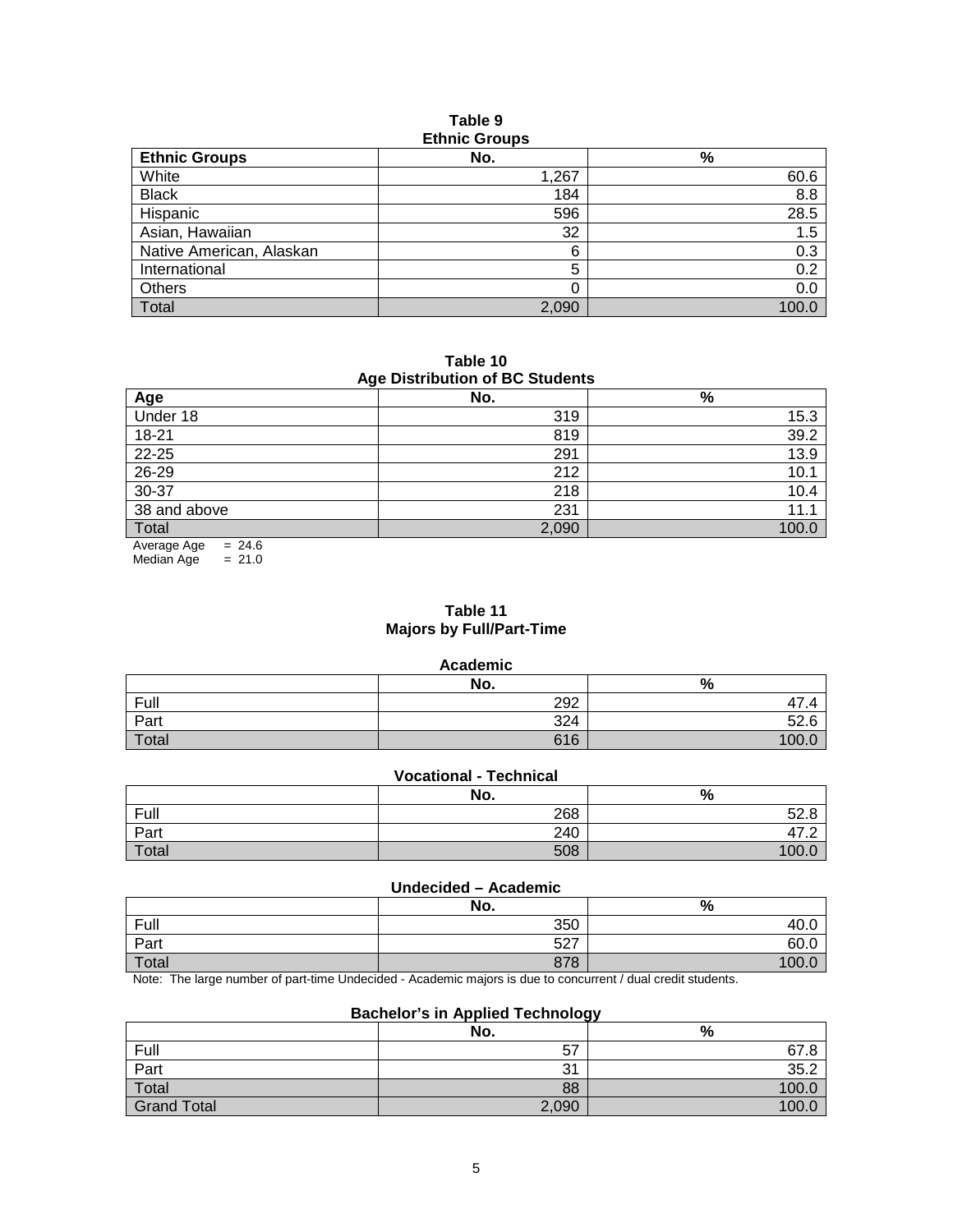| <b>Technical Program</b> |                 |                 |                |       |                  |             |
|--------------------------|-----------------|-----------------|----------------|-------|------------------|-------------|
|                          |                 |                 | <b>Contact</b> |       |                  |             |
|                          | <b>Total</b>    | <b>Semester</b> | <b>Hours</b>   |       |                  |             |
|                          | <b>Students</b> | <b>Hours</b>    | Lec/Lab        | Co-op | <b>Practicum</b> | <b>FTSE</b> |
| <b>AUMT</b>              | 40              | 69              | 1,824          | 0     | 0                | 5.75        |
| <b>CDEC</b>              | 40              | 120             | 1,920          |       | 0                | 10.00       |
| <b>CJSA</b>              | 20              | 60              | 960            |       | 0                | 5.00        |
| <b>CNBT</b>              | 80              | 120             | 2,560          |       | 0                | 10.00       |
| <b>CTEC</b>              | 36              | 71              | 1,824          | 320   | 0                | 5.92        |
| <b>DFTG</b>              | 22              | 33              | 704            |       | $\overline{0}$   | 2.75        |
| <b>ELPT</b>              | 84              | 126             | 2,688          |       | $\mathbf 0$      | 10.50       |
| <b>ELTN</b>              | 14              | 21              | 2,352          | 2,240 | $\mathbf 0$      | 1.75        |
| <b>EMSP</b>              | 73              | 152             | 6,208          |       | $\mathbf 0$      | 12.67       |
| <b>EPCT</b>              | 17              | 51              | 816            |       | 0                | 4.25        |
| <b>HART</b>              | 18              | 18              | 288            |       | 0                | 1.50        |
| <b>HITT</b>              | 33              | 99              | 1,584          |       | 0                | 8.25        |
| <b>INTC</b>              | 30              | 46              | 976            |       | 0                | 3.83        |
| <b>OSHT</b>              | 77              | 218             | 6,656          | 3,520 | 0                | 18.17       |
| <b>PFPB</b>              | 176             | 264             | 5,632          |       | 0                | 22.00       |
| <b>POFT</b>              | 22              | 33              | 880            |       | 0                | 2.75        |
| <b>PTAC</b>              | 141             | 357             | 6,800          |       | 0                | 29.75       |
| <b>VNSG</b>              | 54              | 162             | 4,608          |       | 0                | 13.50       |
| <b>WLDG</b>              | 200             | 400             | 16,000         | 0     | 0                | 33.33       |
| <b>Total</b>             | 1,177           | 2,420           | 65,280         | 6,080 | 0                |             |

# **Table 12A Enrollment by Department**

Note: Enrollment may be duplicated.

FTSE = semester hours divided by 12.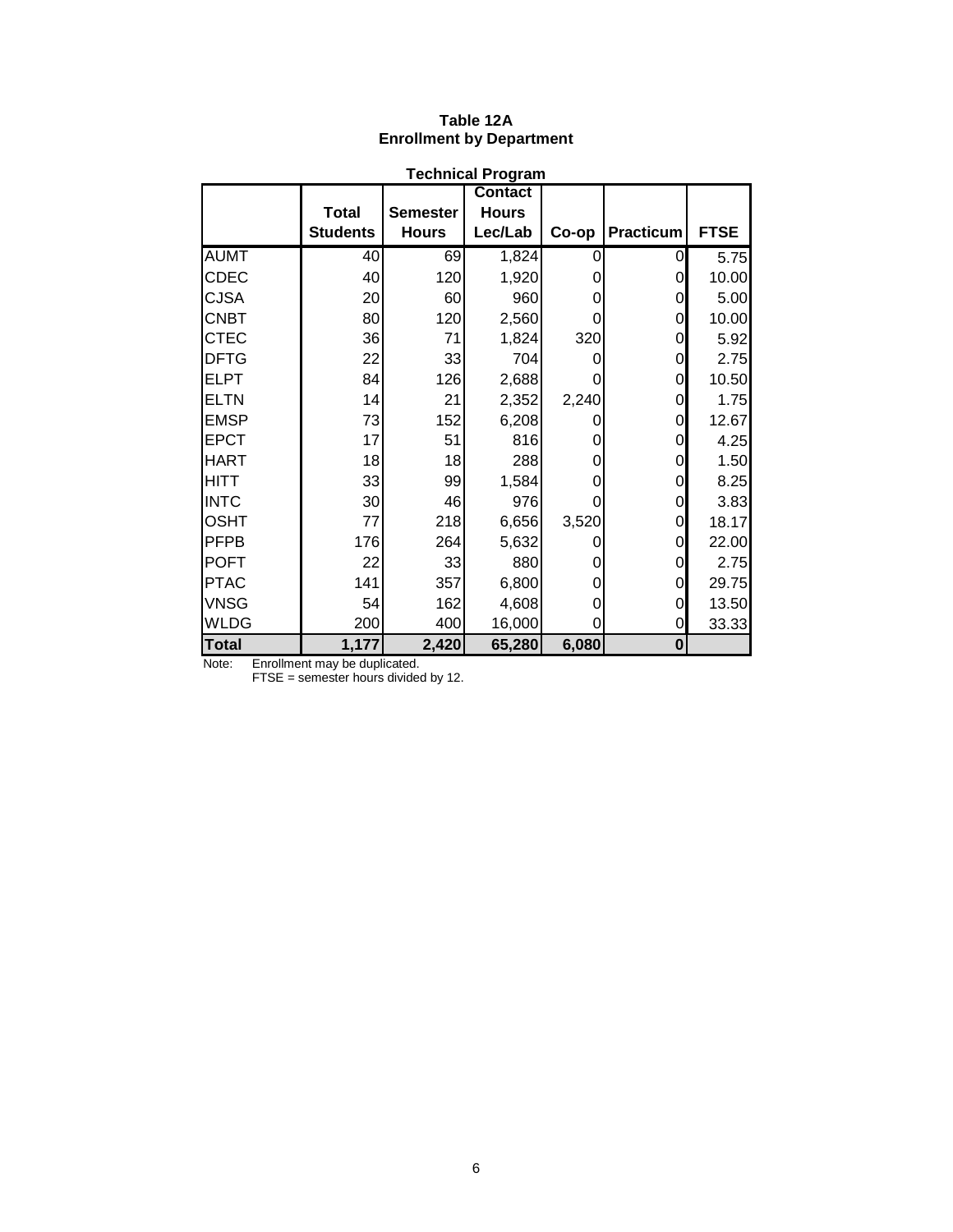| <b>Academic Program</b> |                 |                 |                |          |           |             |
|-------------------------|-----------------|-----------------|----------------|----------|-----------|-------------|
|                         |                 |                 | <b>Contact</b> |          |           |             |
|                         | <b>Total</b>    | <b>Semester</b> | <b>Hours</b>   |          |           |             |
|                         | <b>Students</b> | <b>Hours</b>    | Lec/Lab        | Co-op    | Practicum | <b>FTSE</b> |
| <b>ACCT</b>             | 60              | 120             | 1,920          | 0        | 0         | 10.00       |
| <b>ARTS</b>             | 63              | 189             | 3,024          | 0        | 0         | 15.75       |
| <b>BCIS</b>             | 182             | 364             | 7,280          | 0        | 0         | 30.33       |
| <b>BIOL</b>             | 205             | 429             | 9,840          | 0        | 0         | 35.75       |
| <b>CHEM</b>             | 210             | 420             | 9,408          | 0        | 0         | 35.00       |
| <b>ECON</b>             | 54              | 162             | 2,592          | 0        | 0         | 13.50       |
| <b>ENGL</b>             | 406             | 1,118           | 18,688         | 0        | 0         | 93.17       |
| <b>GOVT</b>             | 226             | 678             | 10,848         | 0        | 0         | 56.50       |
| <b>HIST</b>             | 197             | 591             | 9,456          | 0        | 0         | 49.25       |
| <b>HUMA</b>             | 54              | 162             | 2,592          | 0        | 0         | 13.50       |
| <b>MATH</b>             | 670             | 1,630           | 29,548         | 0        | 0         | 135.83      |
| <b>MUAP</b>             | $\overline{2}$  | 2               | 32             | 0        | 0         | 0.17        |
| <b>MUEN</b>             | 6               | 6               | 384            | 0        | 0         | 0.50        |
| <b>MUSI</b>             | 50              | 150             | 2,400          | 0        | 0         | 12.50       |
| PHED                    | 162             | 162             | 5,184          | 0        | 0         | 13.50       |
| <b>PHYS</b>             | 40              | 80              | 1,920          | 0        | 0         | 6.67        |
| <b>PSYC</b>             | 410             | 1,230           | 19,680         | 0        | 0         | 102.50      |
| <b>RNSG</b>             | 38              | 76              | 1,216          | 0        | 0         | 6.33        |
| SOCI                    | 55              | 165             | 2,640          | 0        | 0         | 13.75       |
| <b>SPAN</b>             | 39              | 87              | 1,632          | 0        | 0         | 7.25        |
| <b>SPCH</b>             | 118             | 354             | 5,664          | 0        | 0         | 29.50       |
| <b>TECA</b>             | 9               | 27              | 432            | 0        | 0         | 2.25        |
| <b>TMGT</b>             | 102             | 280             | 4,480          | 0        | 0         | 23.33       |
| <b>Total</b>            | 3,358           | 8,482           | 150,860        | $\bf{0}$ | $\bf{0}$  |             |
| <b>Grand Total</b>      | 4,535           | 10,902          | 216,140        | 6,080    | $\bf{0}$  |             |

# **Table 12B Enrollment by Department**

Note: Enrollment may be duplicated.

FTSE = semester hours divided by 12.

| <b>Enrollment by Undecided Academic Major</b> |  |  |
|-----------------------------------------------|--|--|
|                                               |  |  |

| <b>Hegis Code</b> | <b>Major</b>         | <b>Students</b> |
|-------------------|----------------------|-----------------|
| 6950 & 9996       | Undecided – Academic |                 |